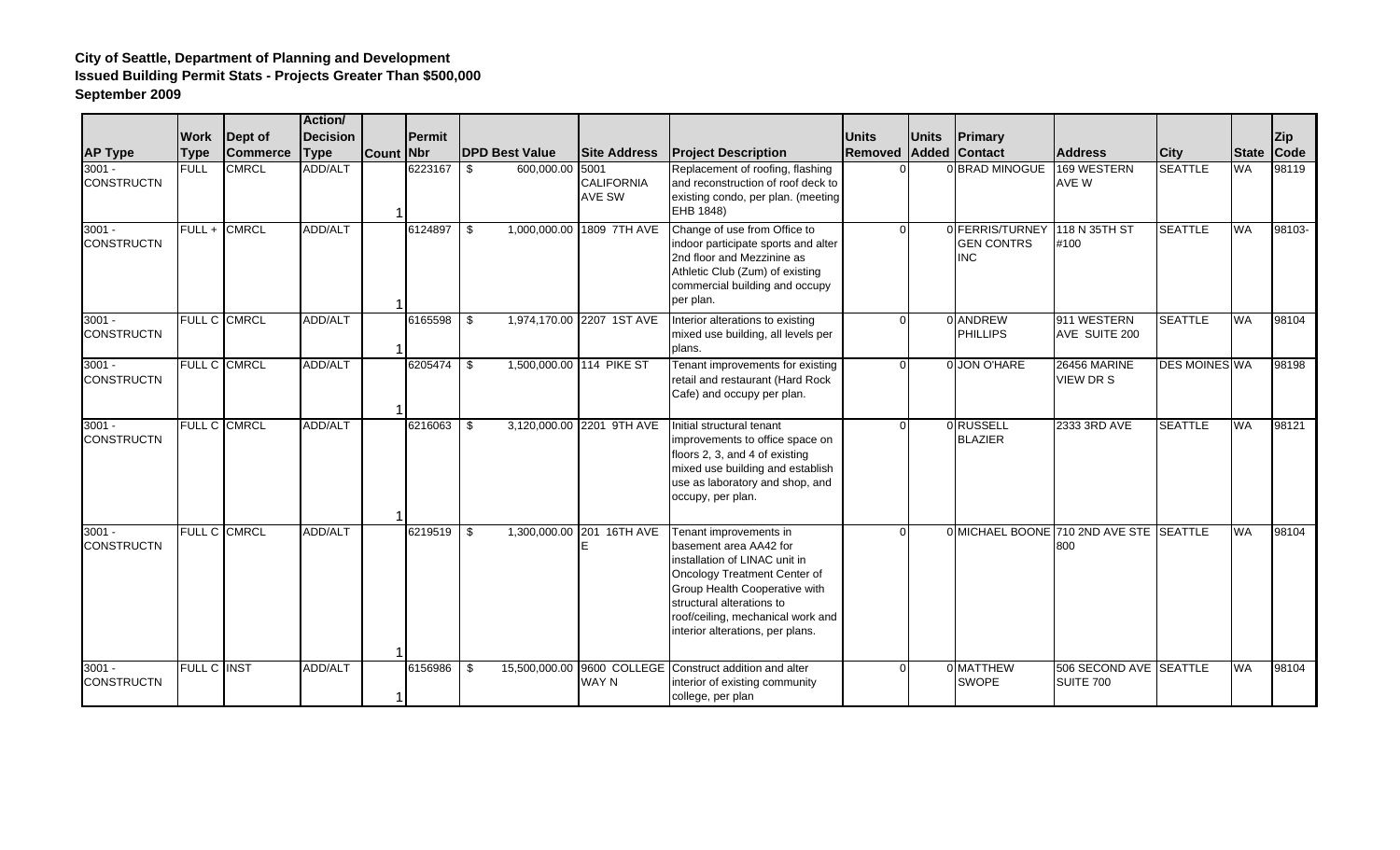|                               |                    |                 | Action/         |           |               |                       |                                        |                                                                                                                                                                                                                                                                 |                      |              |                           |                                         |                      |           |            |
|-------------------------------|--------------------|-----------------|-----------------|-----------|---------------|-----------------------|----------------------------------------|-----------------------------------------------------------------------------------------------------------------------------------------------------------------------------------------------------------------------------------------------------------------|----------------------|--------------|---------------------------|-----------------------------------------|----------------------|-----------|------------|
|                               | <b>Work</b>        | Dept of         | <b>Decision</b> |           | <b>Permit</b> |                       |                                        |                                                                                                                                                                                                                                                                 | <b>Units</b>         | <b>Units</b> | Primary                   |                                         |                      |           | Zip        |
| <b>AP Type</b>                | <b>Type</b>        | <b>Commerce</b> | <b>Type</b>     | Count Nbr |               | <b>DPD Best Value</b> | <b>Site Address</b>                    | <b>Project Description</b>                                                                                                                                                                                                                                      | <b>Removed Added</b> |              | <b>Contact</b>            | <b>Address</b>                          | <b>City</b>          |           | State Code |
| $3001 -$<br><b>CONSTRUCTN</b> | <b>FULL C INST</b> |                 | ADD/ALT         |           | 6207122       | 1,934,186.00<br>\$    | 1215 E<br><b>COLUMBIA ST</b>           | Change use from storage to<br>classrooms/offices and construct<br>second level addition and<br>substantial alterations to existing<br>building (Seattle Universisty) and<br>occupy per plans.                                                                   |                      |              | 0 MARTHA<br><b>ROGERS</b> | 159 S JACKSON<br>ST STE 600             | <b>SEATTLE</b>       | <b>WA</b> | 98104      |
| $3001 -$<br><b>CONSTRUCTN</b> | <b>FULL C INST</b> |                 | ADD/ALT         |           | 6207398       | 14,075,500.00<br>\$   | 1705 NE<br><b>PACIFIC ST</b>           | Phase II of III (piles, foundation, &<br>superstructure). Expansion/new<br>addition to the university of<br>washington medical center.<br>Addition will tie into the existing<br>facility per plan                                                              | $\Omega$             |              | 0 JODI O'HARE             | <b>26456 MARINE</b><br><b>VIEW DR S</b> | <b>DES MOINES WA</b> |           | 98198      |
| $3001 -$<br><b>CONSTRUCTN</b> | FULL C INST        |                 | ADD/ALT         |           | 6208690       | \$                    | 5,000,000.00 6222 NE 74TH<br><b>ST</b> | Change of use from offices<br>(Sandpoint Naval Base) to<br>Institution (teaching & dentistry<br>clinic) Architectural for this permit,<br>mechanical under seperate<br>permit (6227102). Structural<br>scope under separate permit.<br>(substantial alteration) |                      |              | 0 JODI O'HARE             | 26456 MARINE<br><b>VIEW DR S</b>        | <b>DES MOINES WA</b> |           | 98198      |
| $3001 -$<br><b>CONSTRUCTN</b> | <b>FULL C INST</b> |                 | <b>ADD/ALT</b>  |           | 6209299       | \$                    | 6,950,000.00 1550 N 115TH<br><b>ST</b> | Tenant improvements including<br>seismic upgrades in B-wing<br>(surgery) of existing Northwest<br>hospital, per plan. Mechnical<br>included                                                                                                                     | $\Omega$             |              | 0 KEVIN OTTESON           | 710 SECOND AV., SEATTLE<br>STE. 1400    |                      | <b>WA</b> | 98104      |
| $3001 -$<br><b>CONSTRUCTN</b> | FULL C INST        |                 | ADD/ALT         |           | 6215553       | \$<br>550,000.00      | 1901 1ST AVE<br>W                      | Voluntary seismic upgrades to<br>existing Queen Anne Community<br>Center per plan.                                                                                                                                                                              | $\Omega$             |              | 0 WAYNE<br><b>JOHNSON</b> | 4000 DELRIDGE<br>WAY SW STE 200         | <b>SEATTLE</b>       | <b>WA</b> | 98106      |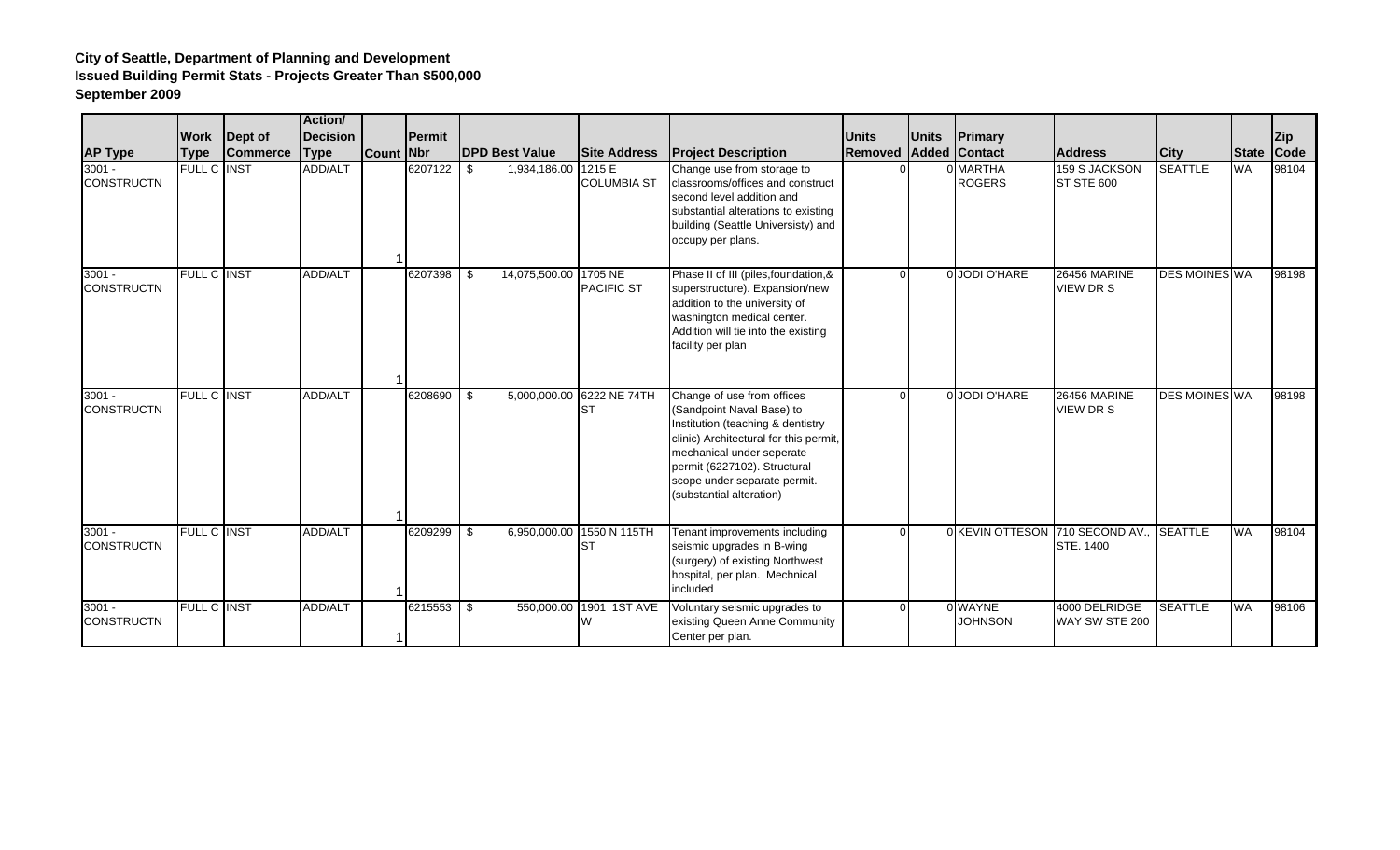|                                   |                    |                     | Action/         |           |               |                       |                                              |                                                                                                                                                                                       |                              |              |                            |                                         |                               |           |            |
|-----------------------------------|--------------------|---------------------|-----------------|-----------|---------------|-----------------------|----------------------------------------------|---------------------------------------------------------------------------------------------------------------------------------------------------------------------------------------|------------------------------|--------------|----------------------------|-----------------------------------------|-------------------------------|-----------|------------|
|                                   | <b>Work</b>        | Dept of             | <b>Decision</b> |           | <b>Permit</b> |                       |                                              |                                                                                                                                                                                       | <b>Units</b>                 | <b>Units</b> | Primary                    |                                         |                               |           | Zip        |
| <b>AP Type</b>                    | <b>Type</b>        | <b>Commerce</b>     | <b>Type</b>     | Count Nbr |               | <b>DPD Best Value</b> | <b>Site Address</b>                          | <b>Project Description</b>                                                                                                                                                            | <b>Removed Added Contact</b> |              |                            | <b>Address</b>                          | <b>City</b>                   |           | State Code |
| $3001 -$<br><b>CONSTRUCTN</b>     | <b>FULL C INST</b> |                     | ADD/ALT         |           | 6217768       | \$                    | 800,000.00 2445 3RD AVE                      | Rooftop HVAC unit installations<br>and 2nd floor server room seismic<br>upgrade and tenant<br>improvements to existing mixed<br>commercial (Seattle Public<br>Schools) bldg per plan. |                              |              | 0 ANDREW<br><b>HICKMAN</b> | 902 N 2ND ST                            | <b>TACOMA</b>                 | WA        | 98403      |
| <b>COMMERCIAL ADD ALT</b>         |                    |                     |                 | 13        |               | 54,303,856.00<br>Ŝ.   |                                              |                                                                                                                                                                                       | $\mathbf{0}$                 | $\Omega$     |                            |                                         |                               |           |            |
| $3001 -$<br><b>CONSTRUCTN</b>     | FULL C SF/D        |                     | <b>ADD/ALT</b>  |           | 6182197       | 589,000.00<br>\$      | 14069 HILL<br><b>TOP LN NW</b>               | Substantial alteration to construct<br>addition and alter existing single<br>family residence per plans.                                                                              |                              |              | 0 JULIE BLAZEK             | 314 PINE ST<br>SUITE 205                | <b>MOUNT</b><br><b>VERNON</b> | <b>WA</b> | 98273      |
| <b>SINGLE FAMILY ADD ALT</b>      |                    |                     |                 |           |               | 589,000.00<br>\$      |                                              |                                                                                                                                                                                       | $\mathbf{0}$                 | $\mathbf{0}$ |                            |                                         |                               |           |            |
| 3003 - BLANKET FULL C CMRCL       |                    |                     | <b>CHILD</b>    |           | 6223374       | -S                    | 1,500,000.00 701 5TH AVE                     | Blanket Permit for interior non-<br>structural alterations to floor 56<br>and to suite 5600. For ORRICK,<br>per plan.                                                                 |                              |              | 0 MATIN<br>AHMADPANAH      | 1326 5TH AVE<br>SUITE 500               | <b>SEATTLE</b>                | <b>WA</b> | 98101      |
| 3003 - BLANKET                    |                    | <b>FULL C CMRCL</b> | <b>CHILD</b>    |           | 6224687       | \$                    | 1,500,000.00 701 5TH AVE                     | <b>Blanket Permit for interior tenant</b><br>improvement alterations.to office<br>space on floors 58,59,60,61 for<br>Dorsey & Whitney LLP in Bank of<br>America Tower.                | $\Omega$                     |              | 0 MATIN<br>AHMADPANAH      | 1326 5TH AVE<br>SUITE 500               | <b>SEATTLE</b>                | <b>WA</b> | 98101      |
| <b>BLANKET TENANT IMPROVEMENT</b> |                    |                     |                 |           |               | \$<br>3,000,000.00    |                                              |                                                                                                                                                                                       | $\Omega$                     | $\mathbf{0}$ |                            |                                         |                               |           |            |
| $3001 -$<br><b>CONSTRUCTN</b>     |                    | FULL C CMRCL        | <b>NEW</b>      |           | 6142355       | \$                    | 714,948.00 2931 S MOUNT<br><b>BAKER BLVD</b> | Establish use as Public Facility<br>and Construct new Fire Station<br>#30 occupy per plans.<br>(Mechanical included in this<br>application)                                           |                              |              | 0 ERIC AMAN                | 506 2ND AV STE<br>700                   | <b>SEATTLE</b>                | <b>WA</b> | 98104      |
| $3001 -$<br><b>CONSTRUCTN</b>     |                    | <b>FULL C CMRCL</b> | <b>NEW</b>      |           | 6163102 \$    |                       | 41,500,000.00 500 5TH AVE N                  | Phase 4 of 4 Construction office<br>building w/Below grade parking<br>(Pre Structure to Grade) per plan.                                                                              | $\Omega$                     |              | 0 JODI O'HARE              | <b>26456 MARINE</b><br><b>VIEW DR S</b> | <b>DES MOINES WA</b>          |           | 98198      |
| $3001 -$<br><b>CONSTRUCTN</b>     |                    | <b>FULL C CMRCL</b> | <b>NEW</b>      |           | 6166471 \$    |                       | 2,819,510.00 9245 RAINIER<br>AVE S           | <b>Establish Medical Service Office</b><br>and Construct 2-story office<br>building and occupy per plan.                                                                              |                              |              | 0 RAY<br>VILLANUEVA        | 118 N 35TH ST<br>SUITE 200              | <b>SEATTLE</b>                | <b>WA</b> | 98103      |